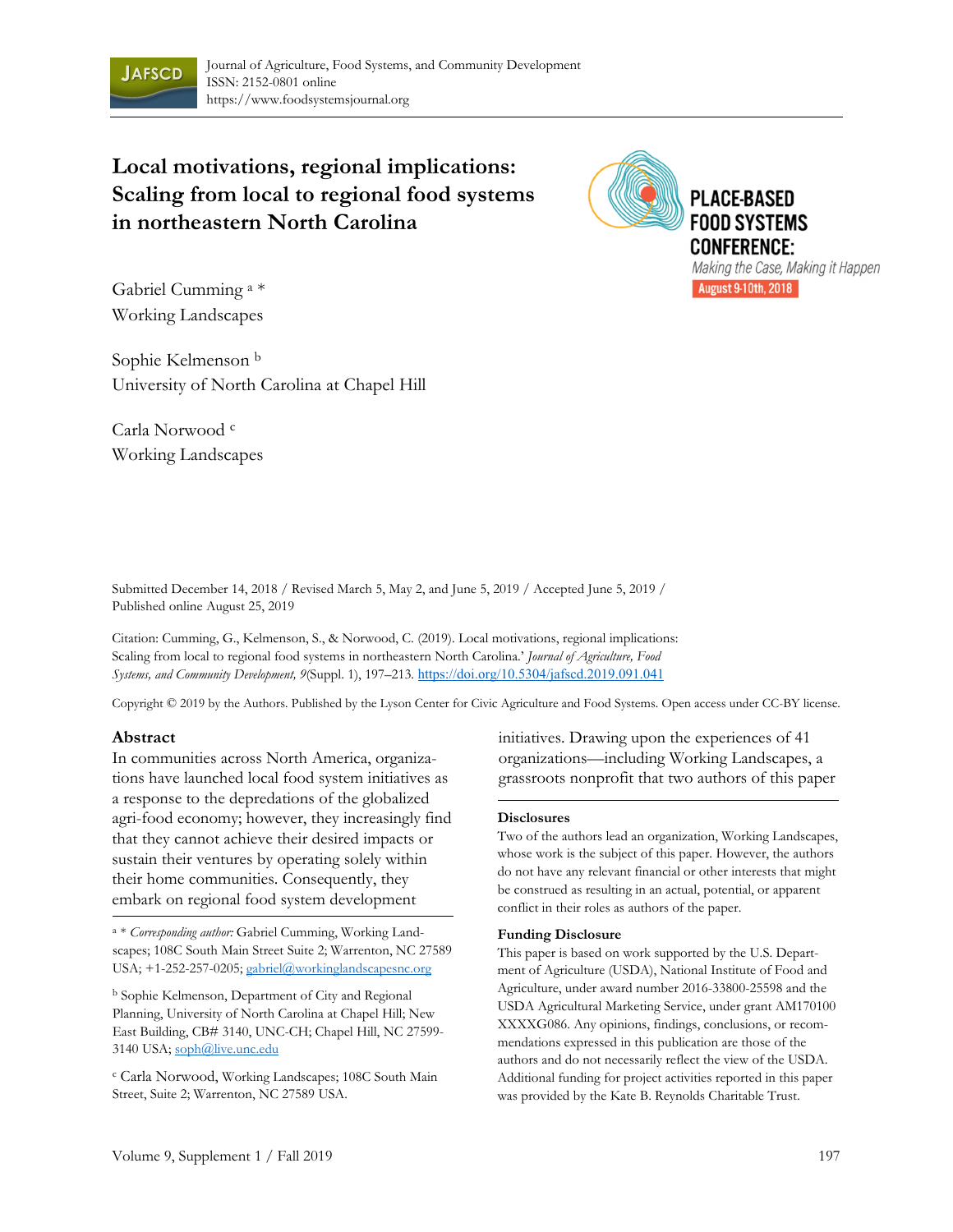direct—this paper examines emerging regional food initiatives in the rural, economically distressed region of northeastern North Carolina. We elucidate characteristics that differentiate regional initiatives from the same organizations' local activities. We find that regional initiatives are motivated by organizations' strategic needs, which are highly variable in spatial scale, largely uncoordinated with each other, and not yet successful in fully achieving their goals. Drawing upon this analysis, we identify opportunities to increase the effectiveness of regional food system initiatives by increasing shared understandings of these initiatives and advancing region-scale planning.

# **Keywords**

Regional Food Systems, Local Food Systems, Social Networks, Rural, Regional Planning, Scale, Collaboration, Stakeholder Engagement, Value Chains, Food Hubs

# **Introduction**

Faced with the damage that the global food system has wreaked on their communities, farms, and environment, individuals and organizations across North America have turned to local food systems as an alternative. However, local community-based initiatives are not capable of transforming the supply chains through which most people are getting their food. In order to expand their impact, alternative food organizations are increasingly scaling up to work regionally.

 Regional food system development remains poorly understood and conceptualized by both practitioners and researchers. At what scale do systems become regional instead of local? Our findings suggest that, rather than being associated with one specific scale, it is more useful to characterize regional food systems development as a distinct mode of food systems activity. We find that grassroots food system organizations are typically motivated by commitments to a particular local geography (usually county scale or smaller); we characterize their endeavors within this geography as local food systems work. Many of these same organizations, however, are also expanding beyond those locales to serve broader areas, ranging from multiple counties to parts of multiple states; the spatial extents of these initiatives vary based on decision criteria that are distinct from the organizations' local food motivations.

 These strategic expansions, which we characterize as regional food system activities, cause new overlaps among organizations' service areas. This creates opportunities for collaboration, but coordinating among multiple intersecting regional initiatives can also bring new challenges. Given that numerous local food organizations are currently navigating emerging regional food economies and the new relationships that accompany them, it is important to understand better their experiences of doing so.

 This paper seeks to characterize current food system efforts in northeastern North Carolina where exploration of regional food system planning is just beginning—by studying the perspectives and activities of organizations working there. Through mixed-method research, we explore (1) the distinct motivations undergirding these organizations' local and regional food system efforts; (2) how issues of scale are navigated; (3) the degree to which organizations are collaborating regionally; and (4) the degree to which organizations are meeting their own goals (or not). Drawing upon this analysis, we address the need to build constituencies for regional food systems and support their development through coordinated planning.

# **Literature Review**

Consideration of scale in food systems usually proceeds from a posited dichotomy between "industrial" or "mainstream" agricultural production systems and "local" food systems. Mainstream agriculture is characterized as the oligopolistic, massproduction system that relies on economies of scale within a globalized sourcing system and a national policy framework.<sup>1</sup> Industrial agriculture has documented connections to increasing reliance on unhealthy, fast food companies (Schlosser, 2001); attendant increases in diet-related health issues such as obesity (Fryar, Carroll, & Ogden,

<sup>1</sup> See Pirog, Miller, Way, Hazekamp, and Kim (2014) for a description of the origins of industrial food.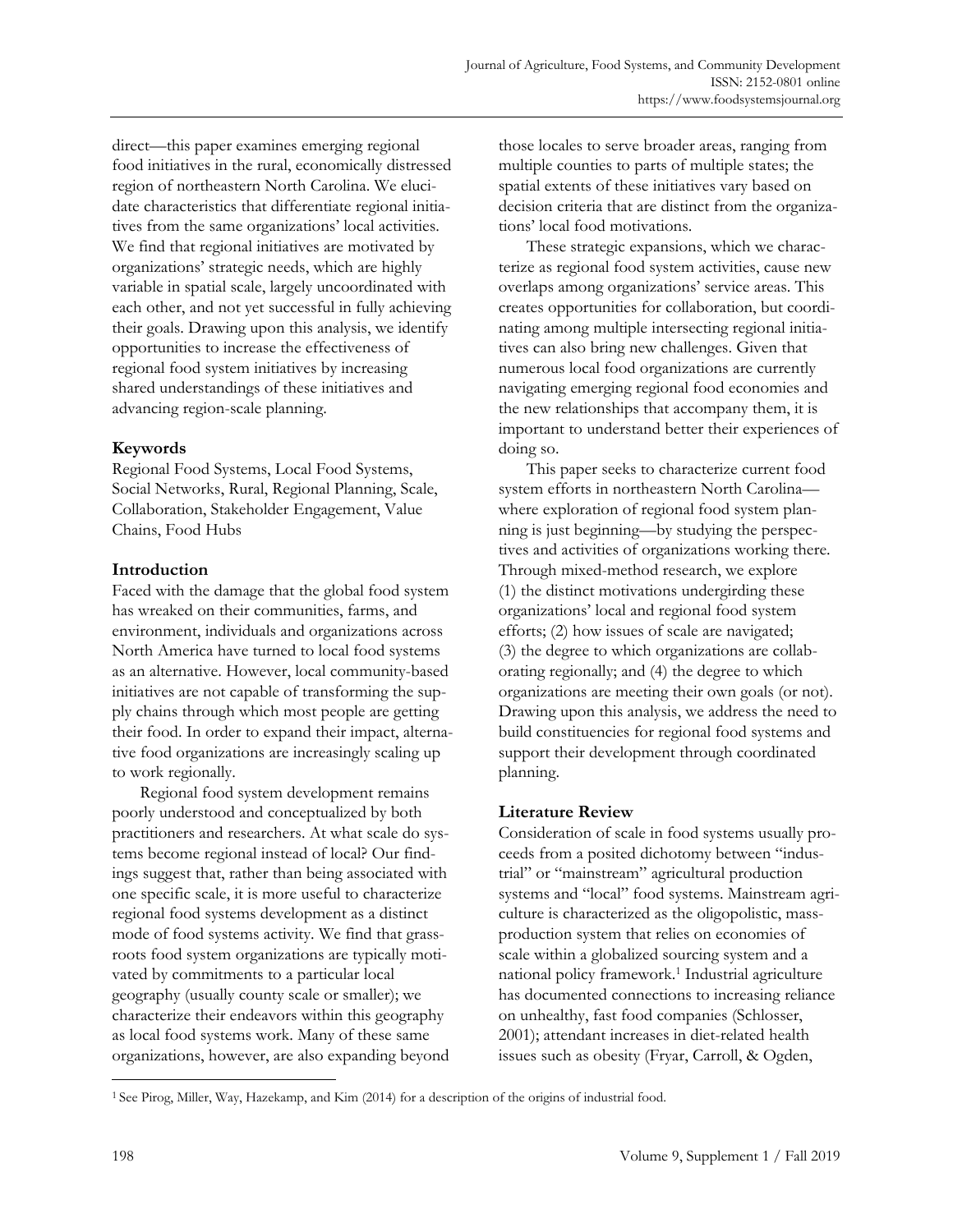2010), with particularly worsened outcomes for people of color, people receiving low incomes, and/or people with lower levels of education (Drewnowski & Spector, 2004; Flegal, Carroll, Kit, & Ogden, 2012); a decline in the number of small farms and food businesses (Drabenstott, 2001); increased environmental degradation and greenhouse gas emissions (U.S. Environmental Protection Agency [EPA], 2013); increased disparities in neighborhood quality, specifically relating to housing, education, and employment quality; lessened access to healthy food due to discriminatory trends in the geography of food retail (Desjardins, 2010; Truehaft & Karpyn, 2010; Walker, Keane, & Burke, 2010); and increased use of discriminatory and unhealthy labor practices in agriculture and foodservice settings (Kelly, Lang, Bhandal, & Electric, 2012; Martin, 2003).

 Local food was initially characterized as part of an "alternative food movement," which reflected the myriad of counter-reactions to the negative impacts of industrial agriculture (Feenstra, 2002; Hinrichs, 2000). While the phrase "local food" implies a geographic range, when used by consumers it is also associated with several nonspatial attributes: local farm ownership; small-scale farm operations; production methods that protect the environment; and foods that have natural, organic, or other "higher quality" attributes (Low et al., 2015). Planners, local governments, and impact investors extoll "local" food for its ability to contribute to the local economy (Kish, & Fairbairn, 2018; Kneafsey, Ilbery, & Jenkins, 2001). Coinciding with these patterns, there is an observed increase in demand for differentiated food in several forms: functional (e.g., specialty, higher-quality ingredients); safe (e.g., antibiotic-free or hormone-free); environmentally sustainable; or from a specific geographic location (Stevenson & Pirog, 2008). Consumers want high-quality food, produced in a way they are comfortable with, from a producer they can trust (Kirschenmann, Stevenson, Buttel, Lyson, & Duffy, 2008). These demands contributed to the widespread equation of "local" with direct-to-consumer (DTC) food systems, where the producer sells directly to the consumer (e.g., farmers markets, community supported agriculture operations [CSAs], roadside stands, and/or

U-pick operations), a practice associated with highquality food and sustainable, ethical production.

### *From Local to Regional*

As demand for locally sourced food increases, there is growing recognition that DTC sales alone cannot meet increasing demand for local food (Born & Purcell, 2006; Janssen, 2010; Stevenson & Pirog, 2008). DTC sales grew from US\$551 million in 1991 to US\$1.2 billion in 2007 (Pansing, Wasserman, Fisk, Muldoon, Kiraly, & Benjamin, 2013). The number of farmers markets grew 180 percent between 2006 and 2014 (Low et al., 2015). However, the rate of growth in DTC sales between 2007 and 2012 slowed significantly (to US\$1.3 billion), even though the percentage of farms that reported marketing food through farmers markets and intermediated supply chains grew. While this slowdown may be partially attributable to the recession that occurred between December 2007 and June 2009 or a natural plateau in demand reflecting the limits of consumers' purchasing power, it may also suggest that farmers growing for local consumption are increasingly using intermediated channels to sell their products (Low et al., 2015).

 Consumers receive local food through intermediated supply chains via businesses such as retail outlets, restaurants, wholesale aggregators, institutional buyers, or food hubs. These intermediated arrangements often require shifting away from the local scale towards a bigger framework of supply, demand, and region of influence; this shift is referred to as increasing in scale. Reasons for growing in scale are well established. Larger-scale intermediated chains are attractive to farmers because they can create efficiencies that decrease marketing and transportation costs, develop additional markets, and stabilize their supply chains (Gwin & Thiboumery, 2014; Hardesty et al., 2014; Policy-Link, 2001). Efficiencies of scale make production (and sometimes consumption) costs cheaper (Low et al., 2015), and midsize or "mid-tier" or "agriculture of the middle" farms and processors earn higher incomes in local intermediated supply chains (Kirschenmann et al., 2008; Stevenson & Pirog, 2008).

Growing in scale often requires a regional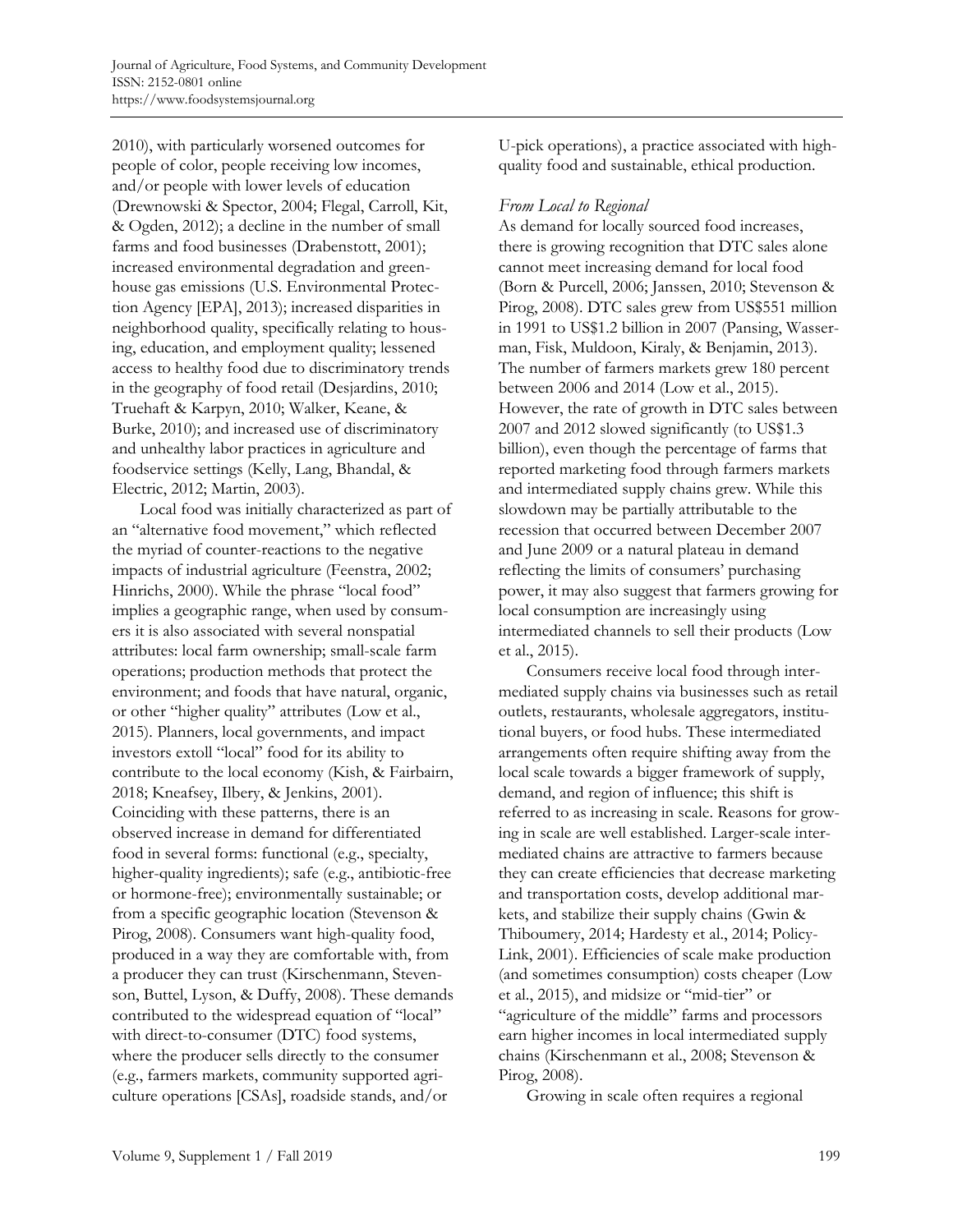approach, simply to be able to garner the supply and demand necessary to grow. Lev and Stevenson (2011) document "midscale food value chains"<sup>2</sup> operating at a regional level, where farms and ranches, and their associated processing, distribution, and retail businesses, act collectively as bigger than local but smaller than industrial entities. These value chains are strategic alliances among farms and food businesses that handle higher volumes of high quality, differentiated food products, and distribute profits equitably.

 The term "regional" is increasingly applied to food system initiatives; however, as Clancy and Ruhf (2018) pointed out in this journal, it is often conflated with local. They argue that additional attention must be paid to the term as a distinct lens through which to view food systems and not just for the economic benefits of creating efficiencies by leveraging infrastructure and market size across space. There are benefits in mobilizing multiple scales of food systems work for its resilience (Whitfield, Challinor, & Rees, 2018), for better understanding ecosystem-level impacts (Wolfe et al., 2018), and for managing land use patterns and farmland conservation (Clancy et al., 2017), among other dynamic and multiscalar processes. Finally, a regional approach to economic development that encourages connections between urban and rural areas will increase the likelihood of prosperity for those regions (Isserman, 2001; 2005). In sum, viewing local food systems in isolation misses the larger systems they function within and have the potential to affect. Examining whether regional collaboration emerges may shed light on opportunities to better support local food efforts, grow alternative food opportunities, and most importantly, better support the residents of those communities.

 Regional food systems work has begun in an explicit manner, but it has been insufficiently theorized. Lengnick, Miller, and Marten (2015) (cited in Clancy & Ruhf, 2018) describe a selforganizing, regional, cooperative food network that connects smaller towns and bigger cities. Food Solutions New England is a leading example of a

formalized regional approach to food systems work, involving coordinated mapping and strategy development to realize a "regional vision" for the food system across the six New England states. The organization also has an established regional food-to-institution supply chain within the same group of states, regular collaborative meetings among policymakers, and an annual regional conference (Food Solutions New England, n.d.). The emergence of phrases such as "city region food systems," "urban-rural linkages," "foodsheds," "bioregions," or "territorial development" indicate interest in approaches to food systems that encompass more than local spatial scales (Blay-Palmer, Santini, Dubbeling, Renting, Taguchi, & Giordano, 2018). Donald (2008) describes emerging "alternative food geographies," constituted as collaborative networks of producers, consumers, and actors. These networks give the local food movement the ability to create equitable outcomes by redistributing value along the value chain instead of directly to commodity producers, as well as creating collaborative processes of governance (Whatmore, Stassart, & Renting, 2003). While the greatest emphasis has been on local food production, Donald (2008) and Tewari, Kelmenson, Guinn, Cumming, and Colloredo-Mansfeld (2018) point to the (understudied) importance of intermediaries' role in developing processing, distribution and retailing capacity—the processes needed to expand and enhance alternative food systems.

 Questions remain about how regional food systems emerge and function. How do local food value chains interact with one another or local initiatives in emerging regional systems? Developing local or regional food systems work often relies on leadership from within the community, while public universities and institutions may play a role in seeding some of these relationships and infrastructure investments in regional food systems work (Dunning, Bloom, & Creamer, 2015; Inman, 2015; PolicyLink, 2001). This literature, and much of the literature focusing on the politics of local food, implicitly points to the importance of relationships, and therefore social networks, in initiating new

<sup>2</sup> "Value chain business models place emphasis on both the values associated with the food and the values associated with the business relationships within the food supply chain" (Stevenson & King, 2011, p. 27).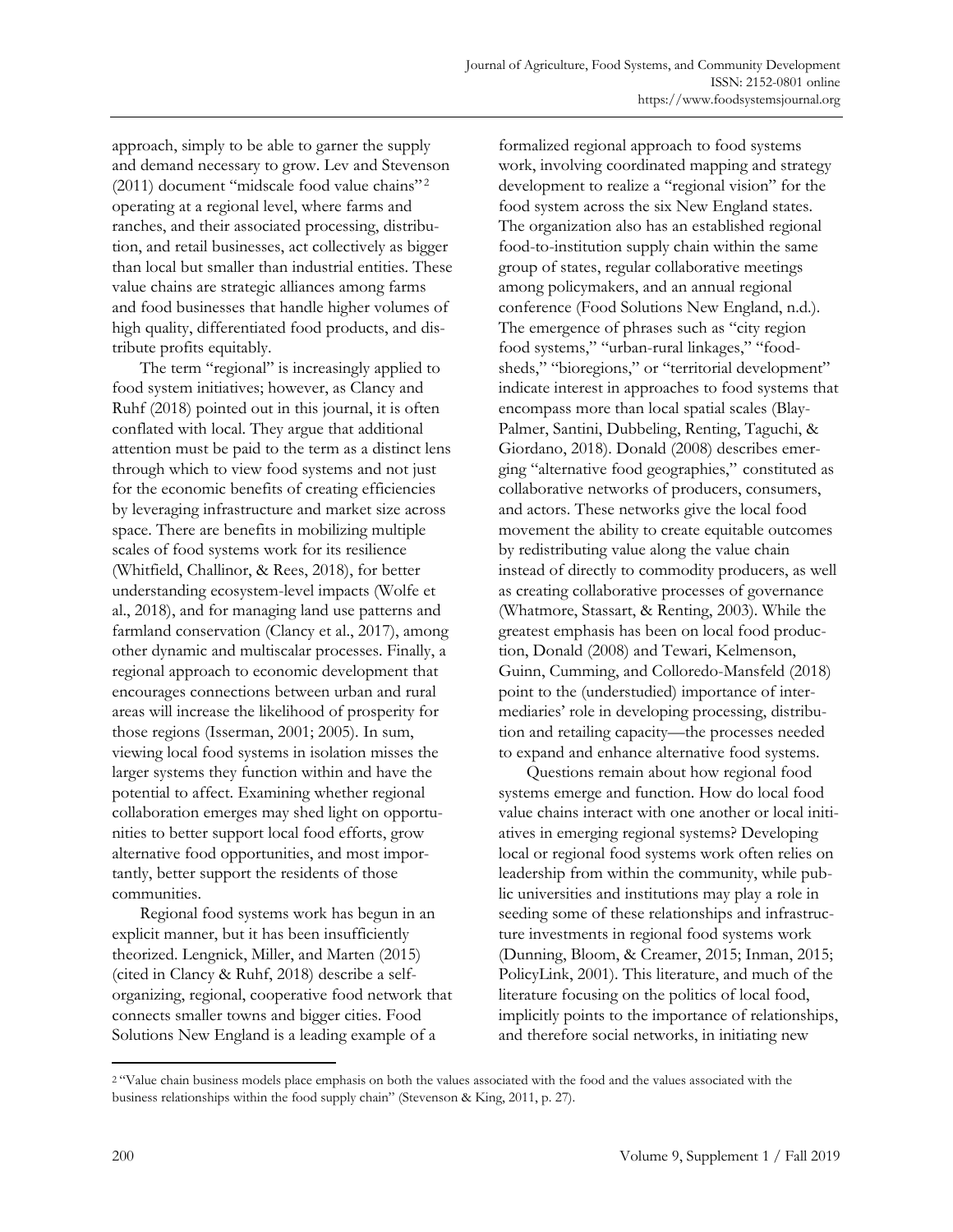food systems from the ground up (Hinrichs, 2010; Tewari et al., 2018; Watson, Treadwell, & Bucklin, 2018). Building upon this emphasis in the literature, an examination of relationships among stakeholders is central to this study of northeastern North Carolina's regional food system.

### **Methods: Data Sources and Analyses**

To understand the motivations undergirding local and regional efforts, how organizations navigate issues of scale, and the degree to which organizations are collaborating across the region and meeting (or not) their goals, this paper draws on data collected from 41 organizations in northeastern North Carolina. These data were primarily collected through *Growing Opportunities*, a research project conducted by Working Landscapes in 2017 and 2018. Additionally, we draw upon Working Landscapes' organizational records to elucidate how one food hub is navigating the regional food system development processes covered in this paper. Drawing on interviews, surveys, focus groups, and business records, our analysis enables us to address our research questions through data "triangulation" (Lincoln & Guba, 2000; Marshall & Rossman, 2016). Data collection and analysis

methods are discussed below.

*Growing Opportunities* was designed to advance northeastern North Carolina's emerging regional food system and foster shared understandings of gaps and opportunities in that system. The project focuses on an eight-county region of inner northeastern North Carolina, encompassing Bertie, Edgecombe, Halifax, Hertford, Nash, Northampton, Vance, and Warren counties (see Figure 1). Warren County is the home of Working Landscapes; the other counties were selected because they are demographically similar to Warren and face comparable economic, health, and food access challenges. *Growing Opportunities* employed the Community Voice Method (CVM),<sup>3</sup> a participatory research and stakeholder engagement methodology (Cumming & Holland, 2013; Cumming & Norwood, 2012).

 CVM was developed by two of the authors in 2004 to foster more productive public dialog regarding contentious land use planning debates in western North Carolina. Stakeholder engagement efforts spanning North Carolina, the Turks and Caicos Islands, and the UK have successfully used CVM on topics ranging from food systems to land use planning and marine resource management



Figure 1. Eight-County Project Region in Inner Northeastern North Carolina

<sup>&</sup>lt;sup>3</sup> See http://communityvoicemethod.org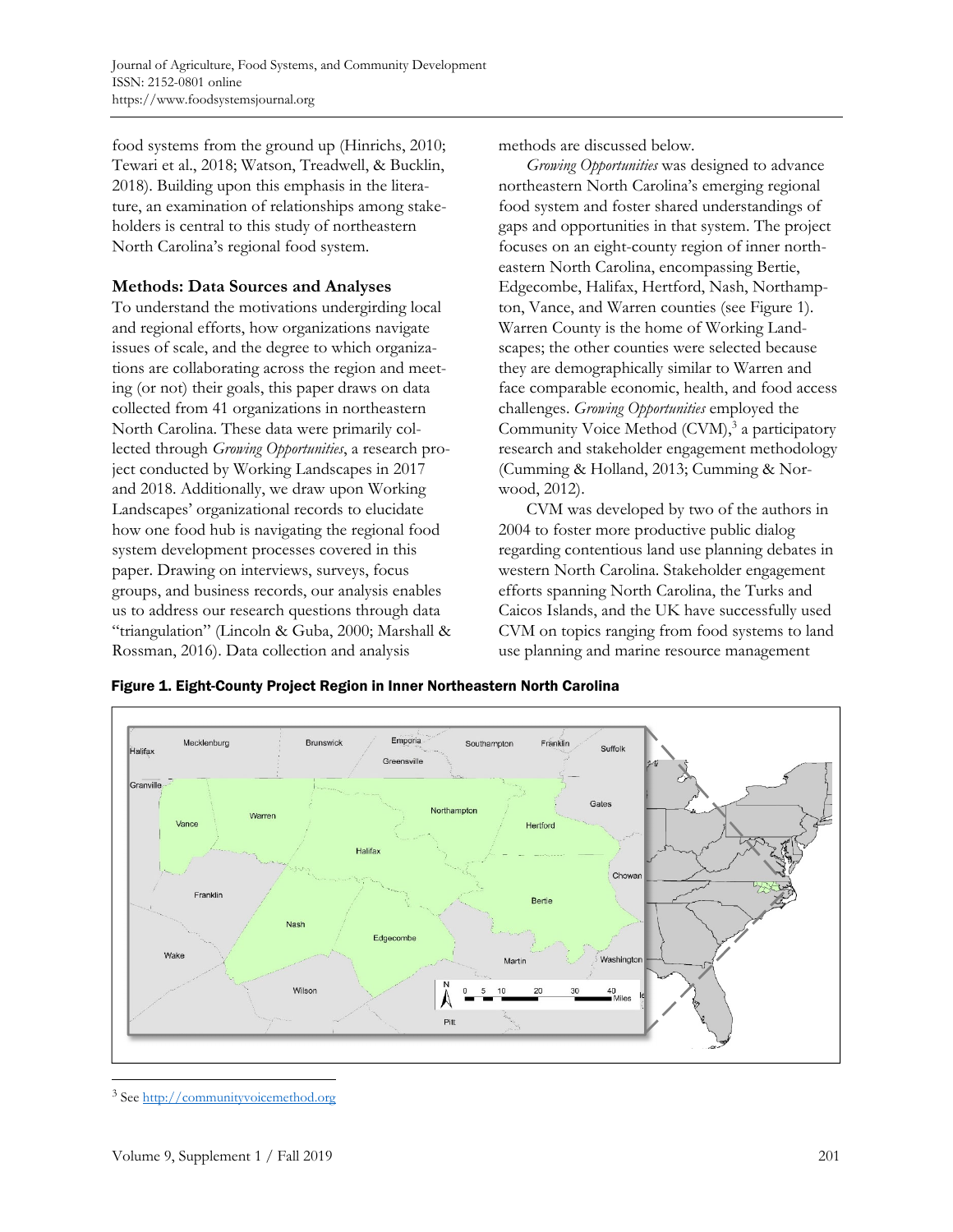(Cumming & Holland, 2013; Cumming & Norwood, 2012; Ranger et al., 2016). CVM begins by conducting semistructured, video-recorded interviews with diverse stakeholders on a particular topic. Interviews are then transcribed, coded, and analyzed using NVivo software; a combination of inductive and deductive coding is employed (Iloh 2016). This qualitative analysis guides both (1) the production of a film of interview clips, which represents the views expressed in the interviews, and (2) geospatial and quantitative analyses that address issues raised by interviewees (Norwood & Cumming, 2012). Facilitated workshops then share the film and quantitative data, where a broader range of stakeholders are invited to respond to the presentations, discuss options, and identify solutions to the issues raised.

 In *Growing Opportunities*, the CVM process proceeded as follows. First, video-recorded interviews were conducted with a purposive sample of 14 stakeholders in northeastern North Carolina's food system. Interviewees were selected to represent diverse sectors within food value chains (farming, aggregation, processing, distribution, foodservice), as well as the geographic and demographic diversity of the project region. Interviewees were asked to describe how they became involved in food system work and how their work evolved, offer perspectives on the need for a regional food system, identify opportunities for and challenges to developing that system, and characterize a successful regional food system. Interviews were transcribed and analyzed with NVivo. Interview excerpts were selected as exemplars of these views, and those excerpts were edited into an 18-minute film summarizing interview findings.

 Further stakeholder input was collected during a *Growing Opportunities* meeting held by Working Landscapes on August 28, 2018. The participatory meeting included a screening of the film; a presentation of quantitative data on the region's food system challenges, assets, and opportunities<sup>4</sup>; and facilitated small group discussions and ranking exercises aimed at establishing an action agenda for food system development. Participant characteristics and views were also collected through written pre- and post-surveys.

 Working Landscapes recruited participants based on our professional contacts with other organizations working in the eight-county region, as well as recommendations from project participants. Fifty stakeholders representing 38 organizations attended. These respondents play a variety of roles in regional food value chains, including farming (16), aggregation (7), processing (4), distribution (13), procurement (12), and foodservice (4). Many also provide value chain and food system support services such as education (20), technical assistance (25), value chain coordination (12), and funding  $(13)$ .

 A social network analysis (SNA) of *Growing Opportunities* meeting participants examines the extent to which food system organizations in northeastern North Carolina collaborate regionally. This analysis visualizes and measures relationships across a potential network to assess the connectivity of the network and the centrality of individual organizations. Participants in the meeting were asked to list other organizations with which they work and to characterize their relationships as one or more of the following four categories: 1, "we know each other"; 2, "we have exchanged information"; 3, "we have collaborated"; and/or 4, "we have transacted food." For the purposes of this SNA, we conducted two network analyses following Kolaczyk and Csardi (2014).

 First, we grouped the first three characterizations together hierarchically, each being considered to represent a stronger relationship than the previous. We included the "we have transacted food" characterization as a special type of collaboration, and that relationship was therefore re-coded for the first analysis as a type of collaboration. The relationships in the network analysis were weighted by the relationship characterization, with collaborations indicating the strongest relationship. This analysis aims to describe the structure of the network and whether a regional approach to food

<sup>&</sup>lt;sup>4</sup> The data presentation summarized key economic, agricultural and health statistics for the region from recent US Census, USDA Agricultural Census, and Robert Wood Johnson Foundation Health Rankings, as well as original maps depicting the locations and sizes of schools, hospitals, colleges, prisons, and nursing homes in the region.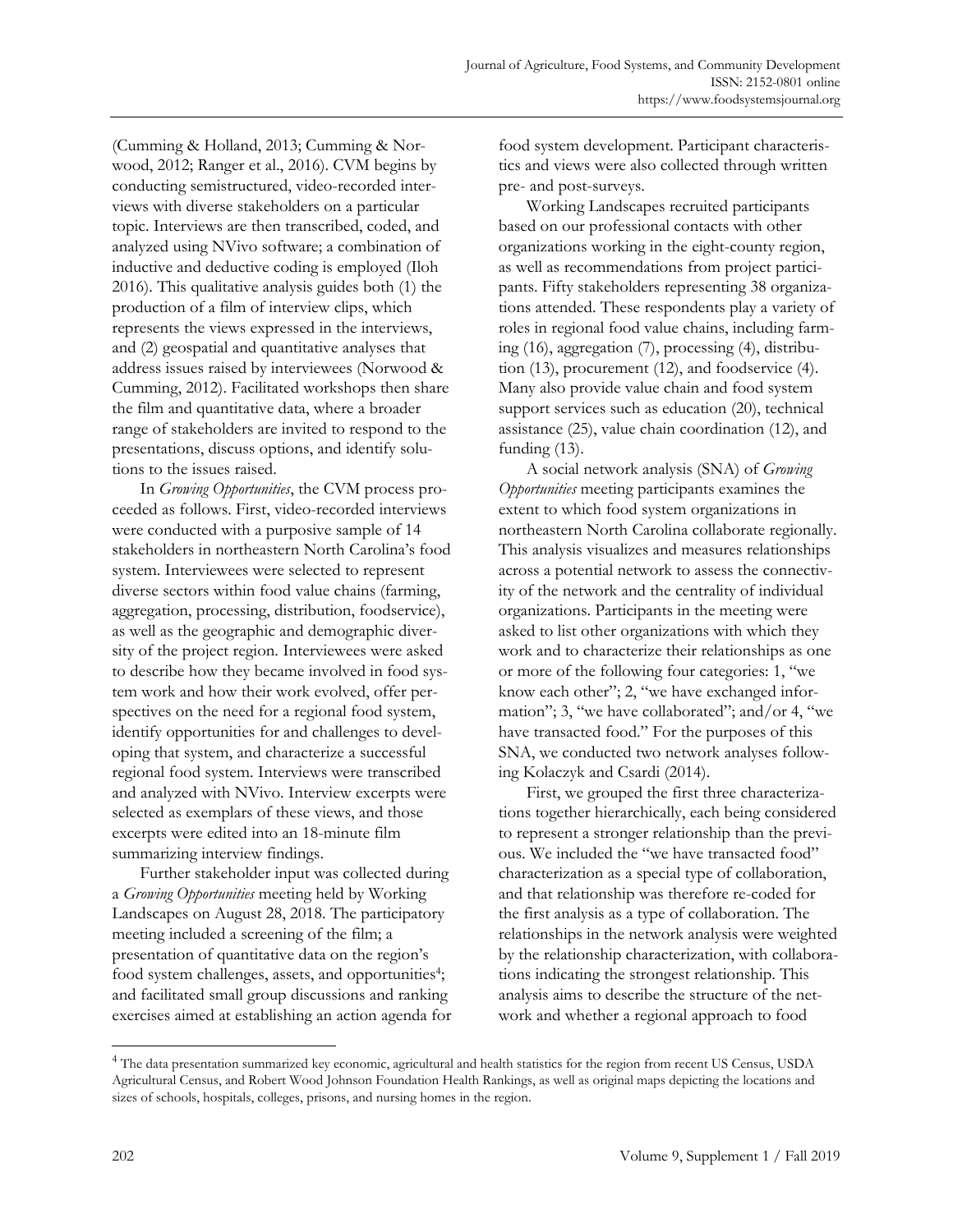systems may be emerging.

 The second analysis looks specifically at those organizations transacting food as a way to understand whether and where scale may or may not be occurring in the hypothesized regional food system. The relationships in this second analysis are not weighted, as all the relationships are characterized as having the same strength.

 In addition to the *Growing Opportunities* data, we drew on the sales records and financial projections of Working Landscapes' food hub as empirical data to model the spatial of extent of a hypothetical region that an organization would need to serve in order to scale up under different market scenarios.

# **Results**

Our results are organized around four questions aimed at characterizing food system initiatives in northeastern North Carolina as those initiatives scale up from local to regional.

- 1. What are the motivations for organizations' local, place-based work, and are motivations for their regional food system initiatives different?
- 2. How do local food system organizations conceive of and navigate issues of scale in developing regional initiatives?
- 3. As organizations scale up, to what extent are organizations whose service regions overlap working together?
- 4. Are organizations that are pursuing regional food system initiatives achieving their goals?

# *1. Motivations for Local and Regional Food Systems Efforts*

Drawing upon the interviews with leaders of food initiatives and enterprises across northeastern North Carolina that were conducted during the initial phase of the *Growing Opportunities* project, we examined the motivations for their local and regional work. As a point of comparison, we also included our own organization, Working Landscapes. Working Landscapes is a small nonprofit organization based in Warren County, North Carolina, where it works to develop local and regional food systems. It is not by happenstance

that Working Landscapes is located in Warren County; its founder and executive director, Carla Norwood, established the organization as a way of making a contribution in her home community, where her family has resided for seven generations.

 The interviews revealed that, like Norwood, most *Growing Opportunities* interviewees (11 of 14) had place-based reasons for engaging in food work in a particular locality. Interviewees had preexisting family connections to the place they work, and they held strong connections to a specific, usually small, locality. Though in many cases they sought economic (livelihood) gains from working in the food sector, their selection of their home communities as a location for their food work was guided by these pre-existing, essentially noneconomic commitments. For example, a hospital administrator described how her loyalty to her community motivates her work on healthy, local food:

I'm from here, and these are my family, friends, and neighbors. … Eastern North Carolina is largely a farm community, and many of our own employees, our own team members, many of the visitors and patients that come into our hospitals are from those farm families. So those relationships matter to us. It matters to us when they take pride in recognizing that the very food that we're serving… came from their family; it came from their farm.

 In some cases, their work represents an extension of unbroken, multigenerational, place-based work in a certain location. This is typical of farmers, as one describes: "My grandparents were farmers. … Grew up here and it's just been something I always did. I just never left."

 In other cases, it represents a return home, as described by the co-founder of a grassroots nonprofit organization involved with food and agriculture:

I can myself identify a situation of blacks coming back to the South and keeping the land, because it was not my intention to come to Henderson and certainly not my intention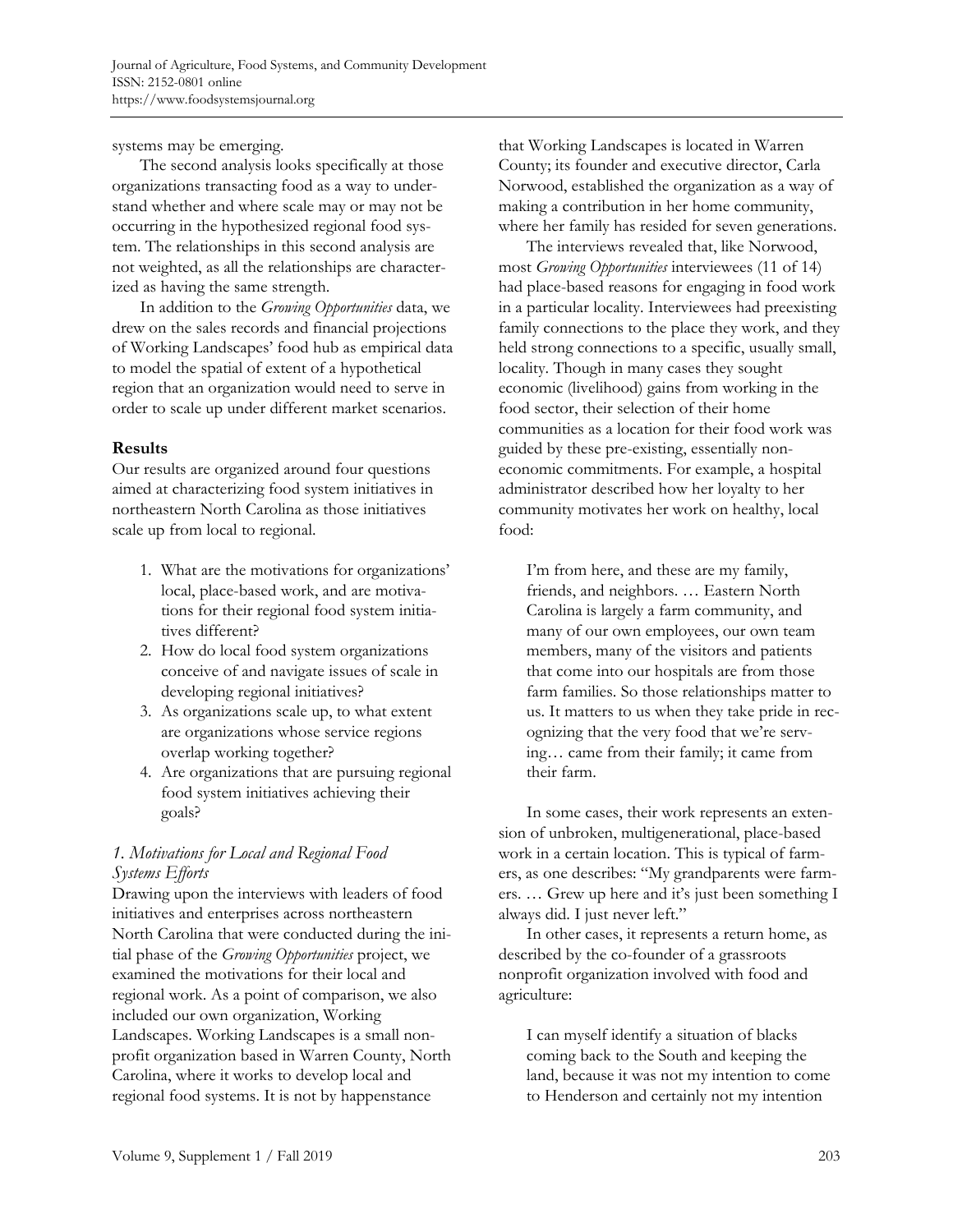to stay in Henderson, but the family wanted to get rid of the property and the land. … What we realize is that our forefathers and foremothers worked so hard to accumulate those small things… and somebody must take the legacy forward. You can't give it away.… when land is given away, you can't get it back.

 Despite being motivated to contribute to a particular place, most of those we interviewed also now engage in food system work that encompasses a broader geography. In every case, the reason is the same: they cannot build resilient food value chains or adequately support their missions by relying solely on their home geographies. One or more links in the chain are missing or are too small to meet the organization's needs. Several examples from the interview data illustrate this phenomenon.

*Example 1:* A small farmer considers his local food geography to encompass 5 to 10 miles (8 to 16 kilometers), but markets for one of his products, pasture-raised pork, are too small within that radius. He must travel over 50 miles (80 km) to a regional urban center to generate sufficient sales to support himself.

*Example 2:* An entrepreneur established multiple food enterprises in her hometown as a way of contributing to downtown revitalization. In order to supply her restaurant with "local" food, however, she must source from across eastern North Carolina.

*Example 3:* A food hub operator renovated a vacant structure in a small town to house aggregation, processing, and retail operations aimed at increasing access to healthy, local food while also creating job opportunities. The value chains that she has developed to support the hub extend much further, though; she purchases produce throughout eastern North Carolina and supplies wholesale buyers across multiple states.

 As the cases above indicate, the organizations' regional initiatives are not just spatially expanded versions of their local activities; they represent a distinct mode of endeavor with distinct

motivations. Their local work is typically motivated by pre-existing, place-based, non-economic factors, while their regional work is strategic and opportunistic, reflecting decisions meant to increase the viability of ventures initiated to benefit local geographies. While practical and economical, regional forays do not represent a turn away from the values that guide local food endeavors; instead, they are efforts to sustain those values by enacting them across broader geographies.

# *2. Navigating and Defining Scale Across Local and Regional Work*

Consistent with the finding that regional food system initiatives—unlike local food initiatives—are strategic and economic, we find that how organizations define "region" is itself a strategic and fluid exercise. The geographies that interviewees defined as their service "regions" varied widely, ranging from a multicounty area to a large substate area (northeastern North Carolina or, more typically, eastern North Carolina) or even a multistate area.

 These stakeholders are not interested in growth for growth's sake. They do not want to scale up indefinitely. Universally, they are not interested in franchising, opening more locations, or going national. They just want to reach a financially sustainable scale that enables them to remain as faithful as possible to their local food commitments. Thus, the size of an organization's service region depends on how far afield that organization must go to become financially viable and support its mission. One farmer put it this way:

It would be easier to get rid of the product [if] you could just go right here in the region and load up, go an hour, two hours at the most, and come back to the farm. That goes back to… your cost, your transport, and then your labor and all, too. If you could get everything to [sell] in the region, 50 miles [80 km] would be a big plus.

 To him, going further to make a sale just represents more cost. If he can make all of his sales within 50 miles, that is preferable.

 Conceptions of region vary by organization; they are based on opportunities, strategy, product,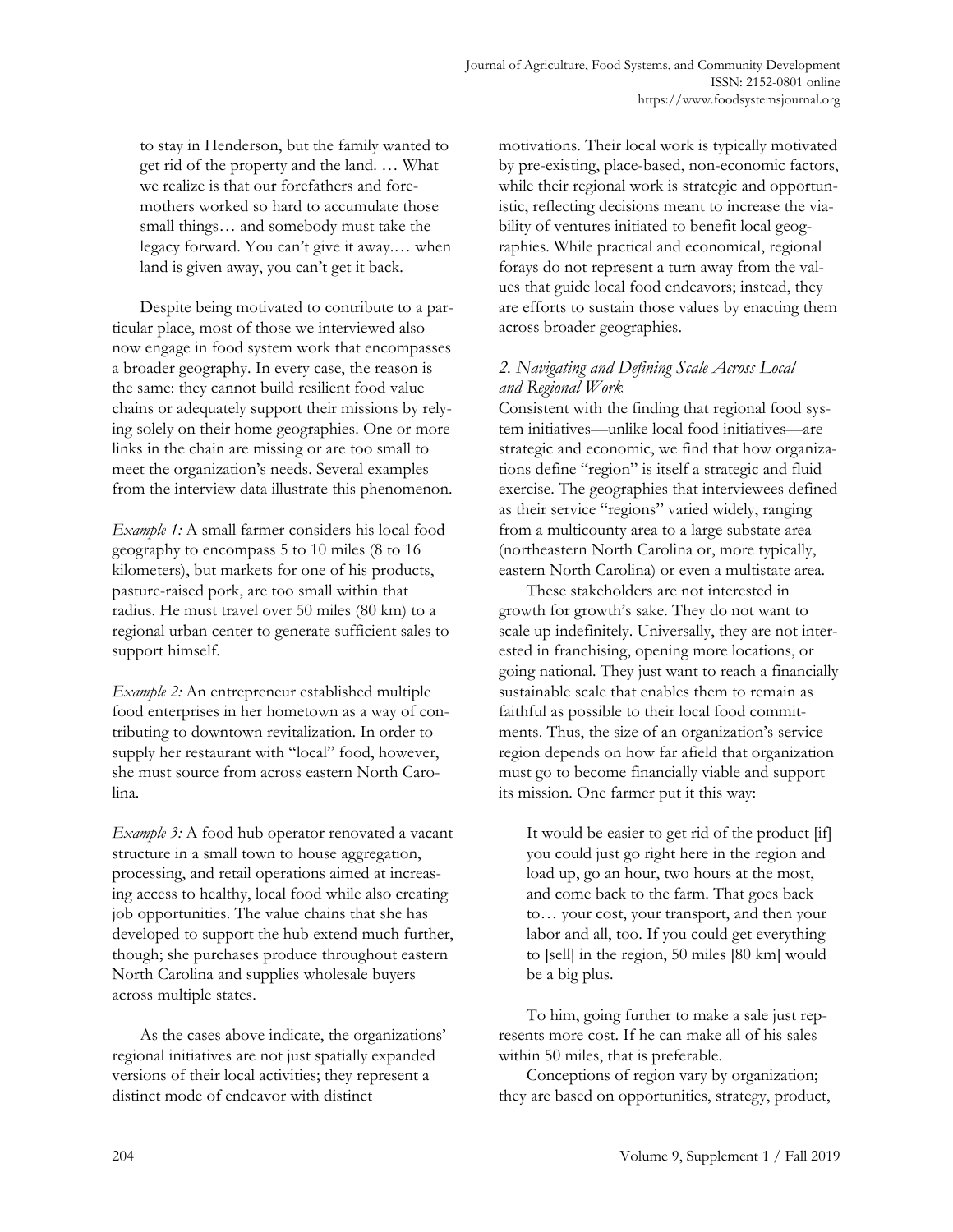and/or season. This is illustrated by Working Landscapes' farm-to-school value-added produce operation; based on cash flow data from five years of preparing fresh-cut produce for schools, projections indicate the hub must sell 600,000 pounds (272,155 kilograms) of produce annually to cover operating costs. This level of production would support seven full-time, living-wage jobs. How broad a geography will the organization need to supply in order to support this level of production (and the organization's local community development objectives)? That depends on the depth of the market. The more regionally sourced food that a single customer buys, or the greater the number of proximate customers, the smaller the geography that Working Landscapes will need to operate within.

 Taking the example of Working Landscapes' primary customers, school districts, it would need to supply districts that serve 160,000 students weekly to meet the production goal, using the assumption of a 38-week school year. There are many possible combinations of school districts that could add up to this number, all of which generate different regional geographies of supply. One approach would be to simply supply the nearest urban area—Wake County (home to North Carolina's capital)—which has 158,000 students. On the other hand, if Working Landscapes were to prioritize serving the rural and smaller metropolitan counties that immediately surround it, it would need to serve 21 counties to achieve its goal. These hypothetical scenarios illustrate the point that, for an alternative food system intermediary like Working Landscapes, the scope of the "regional food system" is mutable: it is defined by the intersection of mission, market, and strategy.

 The organizations participating in the *Growing Opportunities* meeting also engage in regional endeavors of widely varying geographic scope. Of 26 organizations whose representatives completed the survey, all but one work in multiple counties within the project's eight-county focal region, meaning that their programs extend beyond their home county. The spatial extent of these organizations' activities ranges from two counties to all eight counties in the region. On average, they work in four counties. These results corroborate the

finding that organizations define and implement regional initiatives at an array of scales.

# *3. Collaboration (or Lack Thereof) among Regional Food Ventures*

We examined the degree to which food system organizations in northeastern North Carolina are currently collaborating regionally by conducting a social network analysis (SNA) of *Growing Opportunities* survey responses. SNA maps relationships identified by respondents, where each "node" or dot represents an organization, and arrows, or "edges" between the nodes indicate a relationship. The networks are "directed," meaning that an arrow from Node A to Node B would demonstrate that Organization A identified Organization B as a collaborator, but not necessarily the other way around. Not all organizations with nodes responded to the survey; the relationships encapsulated in both SNA analyses show the network from the perspective of survey respondents.

 Figure 2 depicts the network when the relationships are categorized hierarchically by relationship strength, with possible strengths organized in the following way: (1) being acquainted (the weakest strength of relationship); (2) having exchanged information and/or resources (an intermediate strength of relationship), and/or (3) having collaborated on one or more projects (the strongest relationship). A bigger node indicates that the organization was identified as a partner by more respondents. Nodes that are closer together indicate a stronger relationship between those organizations.

 Figure 2 shows that much of the network is connected, with two small portions of the network isolated from the rest. There are a few central nodes that receive a lot of incoming edges, while the majority of nodes are held to the network through a single relationship, meaning it would not be very easy for peripheral nodes to communicate with nodes across the network.

 The density of a social network captures the level of connectedness between nodes across a network. It is the proportion of ties that are connected out of all possible ties that could exist, where a higher density means a more connected network and a density of one is a completely connected network. In social networks, a density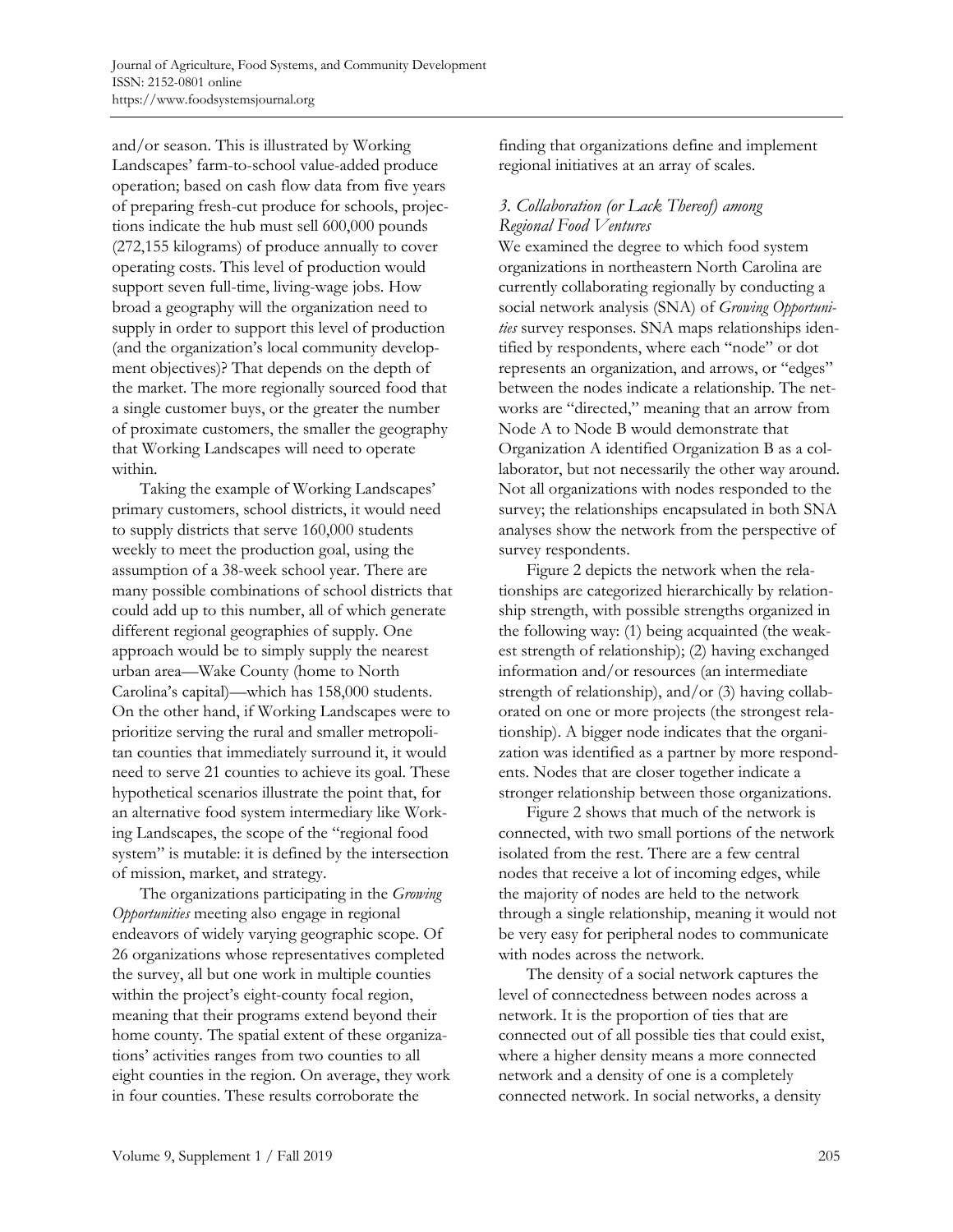



of .02 or higher is expected. The density of the network in Figure 2 is 0.014—low for a social network—confirming the conclusion in our visual analysis that many of the nodes are not connected to one another.<sup>5</sup>

 The network in Figure 3 illustrates one type of relationship: transactions of food. It is evident, first of all, that there are simply fewer nodes in this network, because only a subset of the food system organizations represented in the survey are directly involved in transacting food. Moreover, the relationships depicted compose not one interconnected network but rather eight small, disjunct networks. Among the nodes that are represented,

there is one node that receives multiple incoming edges, while the majority are held to the network through a single edge.

 Most of the nodes in this network are the same size, with the exception of one node that received a few more incoming edges. The very smallest nodes indicate that those nodes were not listed by any other organization as having a relationship, likely partially because not all organizations represented in this diagram responded to the survey. However, for the most part, the network is directed by a few players. With respect to density, the transactive network is slightly more dense than the preceding relationship network, with a score of 0.018 (likely due

<sup>&</sup>lt;sup>5</sup> For a network with N nodes and M edges, *Density* =  $\frac{M}{N(N-1)}$  (Kolaczyk & Csardi, 2014).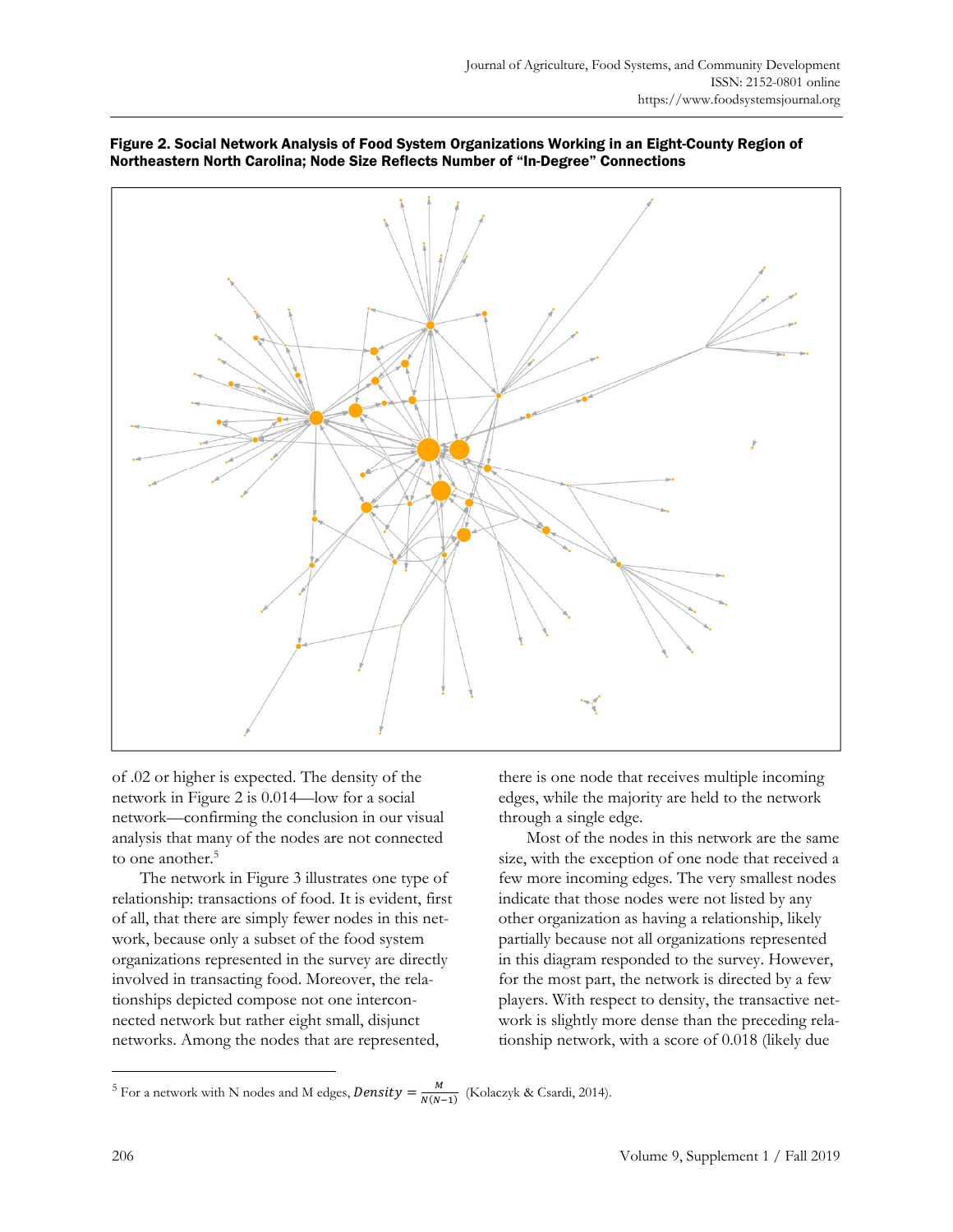Figure 3: Social Network Analysis (SNA) of Food Transaction Relationships among Food System Organizations Working in an Eight-County Region of Northeastern North Carolina Node size reflects incoming relationships.



to the lower number of possible connections overall), but this is still below the minimum expected threshold for a social network (0.02).

In short, the social network analyses paint a picture of a region whose food system actors are partially but incompletely networked. A few central actors are connected to many others, but most actors are not well connected. This finding of the SNAs is corroborated by interview data: despite all being active in food systems initiatives in northeastern North Carolina, the interviewees have few value chain partners in common. This reinforces the view that the development of this region's value chains is being pursued in a highly fragmented way.

 Meeting participants identified collaboration as a top priority. In a facilitated discussion, they were prompted to identify what would be needed to build a stronger regional food system. These ideas were then grouped to identify key issues. Through this process, "need for greater communication/ collaboration/trust-building" emerged as the most

widely shared concern.

*4. Organizations Are Not Achieving their Regional Food System Goals*  No interviewee reported fully achieving regional value chain development goals. Farmers lack access to markets, foodservice operators and retailers lack enough regional suppliers, and intermediaries lack connections with suppliers *and* customers. One interviewee, a university official, explained that, "The greatest obstacle I see of [my university] purchasing more local food for its students is the availability. I don't think it's cost. It's really just opportunity to purchase those items." No organizations reporting a numerical target for regional sourcing had achieved its target.

 Additionally, stakeholders do not believe that the potential social, economic, and ecological benefits of the region's food system are being realized. As part of the written survey,

*Growing Opportunities* meeting participants rated the degree to which northeastern North Carolina's current regional food system is achieving an array of goals adapted from Whole Measures for Community Food Systems (Community Food Security Coalition, 2009). This planning and evaluation tool is designed to aid communities in taking an integrated, whole-systems approach to food systems efforts by considering social equity, biodiversity, civic engagement, economic vitality, and other values. Responses are summarized in Table 1.

 A slim majority of respondents see the region's food system as benefiting local communities. Respondents see less progress in other areas, especially food access.

 In sum, food system organizations do not yet regard their regional endeavors as having produced the desired results in northeastern North Carolina, in terms of either the development of value chains or achievement of social benefits.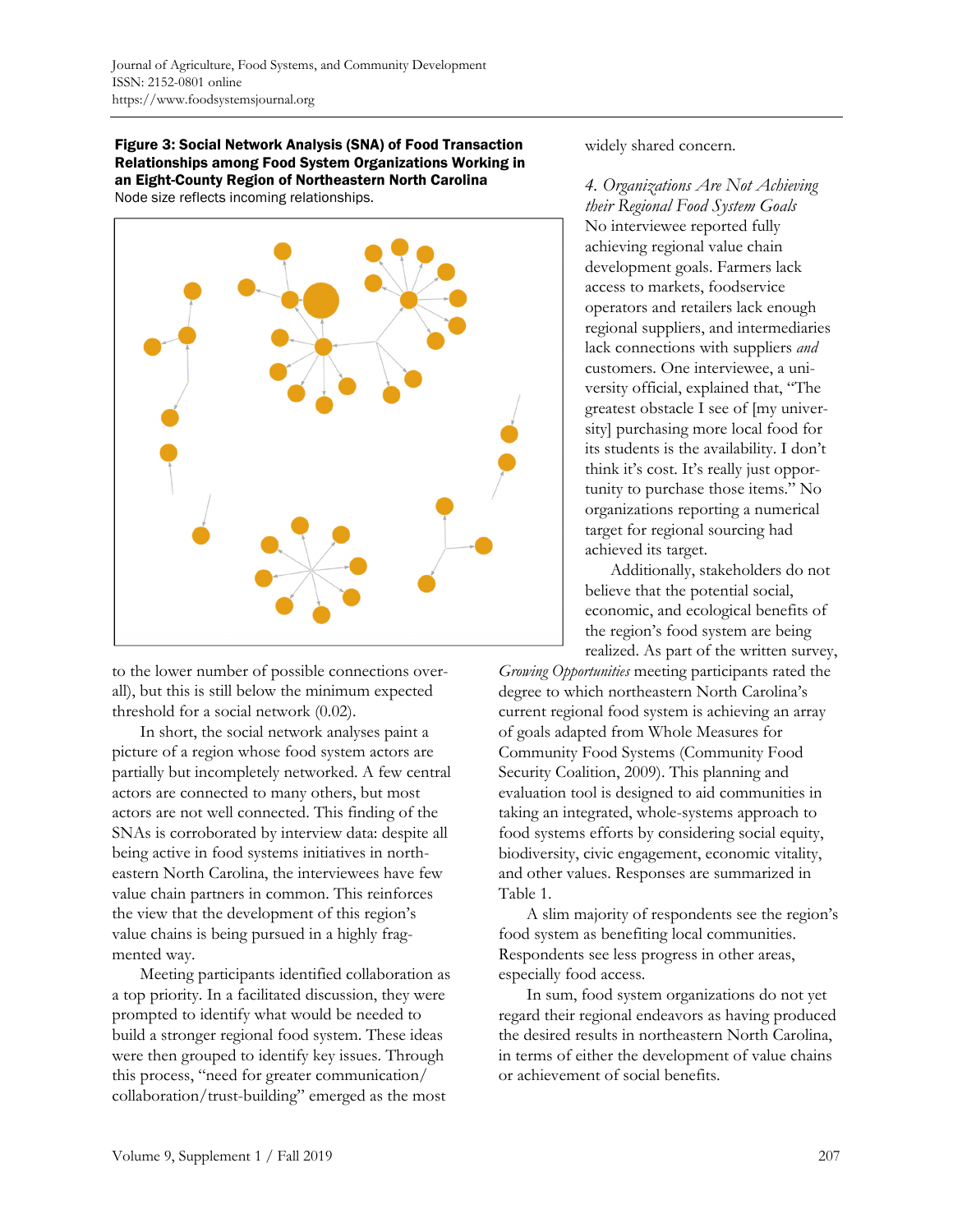#### Table 1. Growing Opportunities Meeting Participants' Levels of Agreement with Statements about the Benefits Derived from Northeastern North Carolina's Existing Food System

| Northeastern North Carolina's current food system       | Percent of<br>respondents in<br>agreement |
|---------------------------------------------------------|-------------------------------------------|
| contributes to the strength of the region's communities | 54%                                       |
| supports the vibrancy of family farmers.                | 38%                                       |
| supports thriving economies                             | 31%                                       |
| is just and fair                                        | 24%                                       |
| sustains the health of our environment                  | 23%                                       |
| provides healthy food to everyone                       | 13%                                       |

### **Discussion**

The results, taken together, indicate that leaders in northeastern North Carolina's food organizations, whose work typically has been motivated by preexisting commitments to localized geographies, are now also undertaking strategic regional initiatives. The spatial extent of those regional initiatives varies greatly, but there is considerable geographic overlap among organizations in the eight-county region that is the focus of this study. Nonetheless, the degree of coordination across initiatives is relatively low, and stakeholders identified a need for greater coordination. Meanwhile, leaders within the region report that their initiatives are not achieving the results they want, nor is the food system yielding desired benefits for the region's communities, economies, and environment.

 In short, efforts to build regional food systems in northeastern North Carolina are wellintentioned and increasingly numerous, but their efficacy remains limited. This should not be attributed to shortcomings of the organizations involved, but rather to a more systemic problem: regional food system development remains poorly understood, and thus poorly supported, by constituencies the system needs to thrive, including policymakers, food-buying institutions, and consumers. Below, we discuss how the distinct characteristics and scalar variability of regional food initiatives present challenges for building constituencies for these initiatives. Then we consider ways in which an enabling environment for regional work can be established through planning and

#### funding.

### *Building Constituencies for Regional Food Initiatives*

A central challenge of building a regional food system is that, as our research illustrates, regional food systems are not just larger local food systems; they are qualitatively different. Local food initiatives tend to stem from their initiators' pre-existing, non-economic, placebased commitments. Regional food initiatives represent strategic linkages over greater geographic

distances, to satisfy market needs or mission-driven mandates that cannot be adequately fulfilled within a local geography.

 The differences between local and regional food systems are neither good nor bad; they are artifacts of scale. Neither is regional food system development a betrayal of the values that motivate local food system development; our research indicates that regional initiatives typically represent efforts to extend and sustain those values. However, the greater distances involved in regional food value chains, as well as the relative invisibility of regional food system actors from each other and external publics, present a marketing challenge for regional food systems. The archetype of the alternative food system is a farmer at a farmers market or roadside stand: the familiar face of a trusted community member who grew her wares herself nearby. This kind of hyperlocal, DTC value chain appeals to consumers. Regional food is a harder sell. Regional value chains are typically longer, representing participants who are likely not from a consumer's community and are thus unfamiliar.

 Moreover, multistep regional value chains include participants (e.g., aggregators, processors, and distributors) whose existence may be unknown to consumers. Even when foods are sourceidentified and the identity of the supplier is presented directly to the consumer, only the farmer is typically represented. Value chains that render visible the people in the middle—delivery truck drivers, processing plant workers, food safety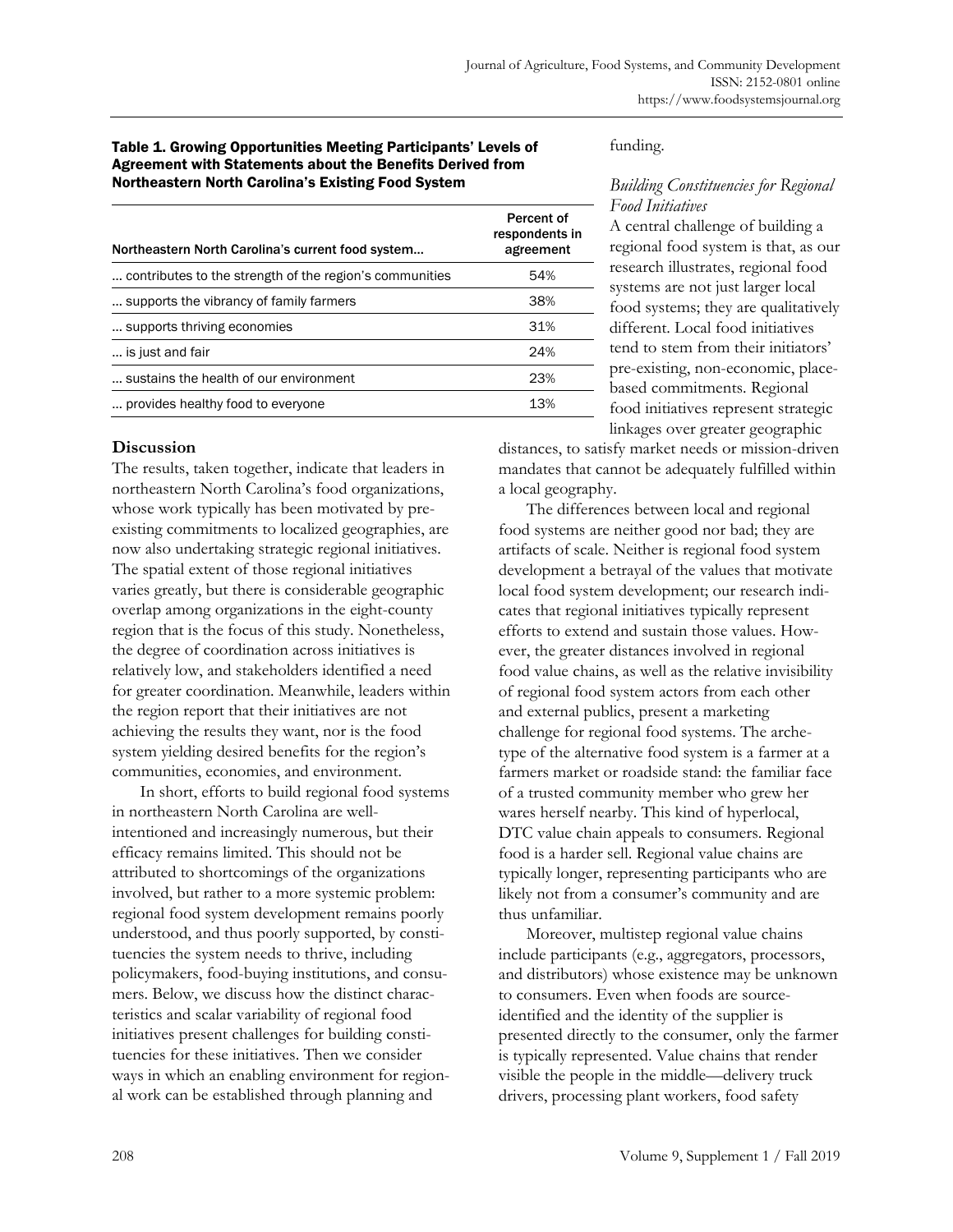managers, etc.—are exceedingly rare. This presents a challenge for regional food system development: regional value chains lack some of the charisma of "local food," while still being unable to match the low prices of globalized supply chains.

 In addition to regional value chains being less visible to customers, regions themselves currently inspire little loyalty. For governmental and institutional representatives with geographically delimited jurisdictions, such as county and municipal officials, local food policy councils, or school nutrition directors, the preference for local food is not just aesthetic; it is political. Supporting food suppliers from within one's own jurisdiction is politically advantageous. Regions lack the rhetorical advantages of counties and states, whose boundaries are reinforced by political authority.

 The fact that different regional food initiatives are viable at different scales further compounds the problem of fostering understanding of and support for regional food system development. There is not a uniform food "region" that advocates can readily direct attention toward; instead, the region served by each initiative and value chain is different. Rather than fitting the initiative to the geography, many regional food innovators are fitting the geography to the initiative.

 Building constituencies for regional food value chains, then, requires educating consumers, public officials, and other stakeholders on the value of investing in food systems that are scaled to enable the emergence of viable food infrastructure and ventures—even if that scale does not correspond to their preexisting sense of place or political affiliations. Stakeholders will have to look past the short-term appeal of a particular sourcing story to the longer-term appeal of having invested in a resilient food system.

# *Establishing an Enabling Environment for Regional Food System Development*

Given the lack of widespread public understanding of and support for regional food system initiatives, organizations such as those included in our study are essentially forging their own paths without the benefit of navigational aids. This uncoordinated approach reduces the impact of participating organizations while increasing risks of inefficiency,

redundancy, and competition. While stakeholder engagement projects like *Growing Opportunities* have begun to improve coordination through peer-topeer networking, a need remains for planning and funding food systems at a regional scale—creating an enabling environment for regional food system organizations.

 Efforts to foster regional food system planning and funding will confront the challenges discussed above: regional food value chains are poorly understood and variable in scale, while regional affiliations and institutions are weak. Overcoming these problems will require agreement upon defined food regions that can provide a shared, legible basis for coordinated planning and investment. Obviously, the scale of these regions is subject to debate. Our research strongly indicates that initiatives confined to individual counties or municipalities are likely to be too small to enable the development of sustainable intermediated food value chains, while statewide initiatives are too large to align with the value chains that many place-based organizations are now developing. Given the demonstrated ability of urban markets to propel value chain development, planning and funding regions scaled to encompass urban centers and adjoining rural regions hold considerable potential. Regional entities such as councils of government have jurisdictions that could support regional food system development at this scale—and some have begun to demonstrate leadership in this regard. These existing regional agencies could be given additional powers to plan food system infrastructure and prioritize projects for funding. Then, funders, both governmental and private, could use those regional plans to coordinate their investments, thus promoting the development of complementary, rather than redundant or competitive, initiatives.

 A more planned, coordinated approach to regional food system development would admittedly reduce the heterogeneity, and therefore perhaps some of the creativity, that characterize today's nascent food regions. However, it would bring with it something that today's food system stakeholders sorely lack: certainty. If farmers and food system intermediaries were confident that their regional initiatives enjoyed public support and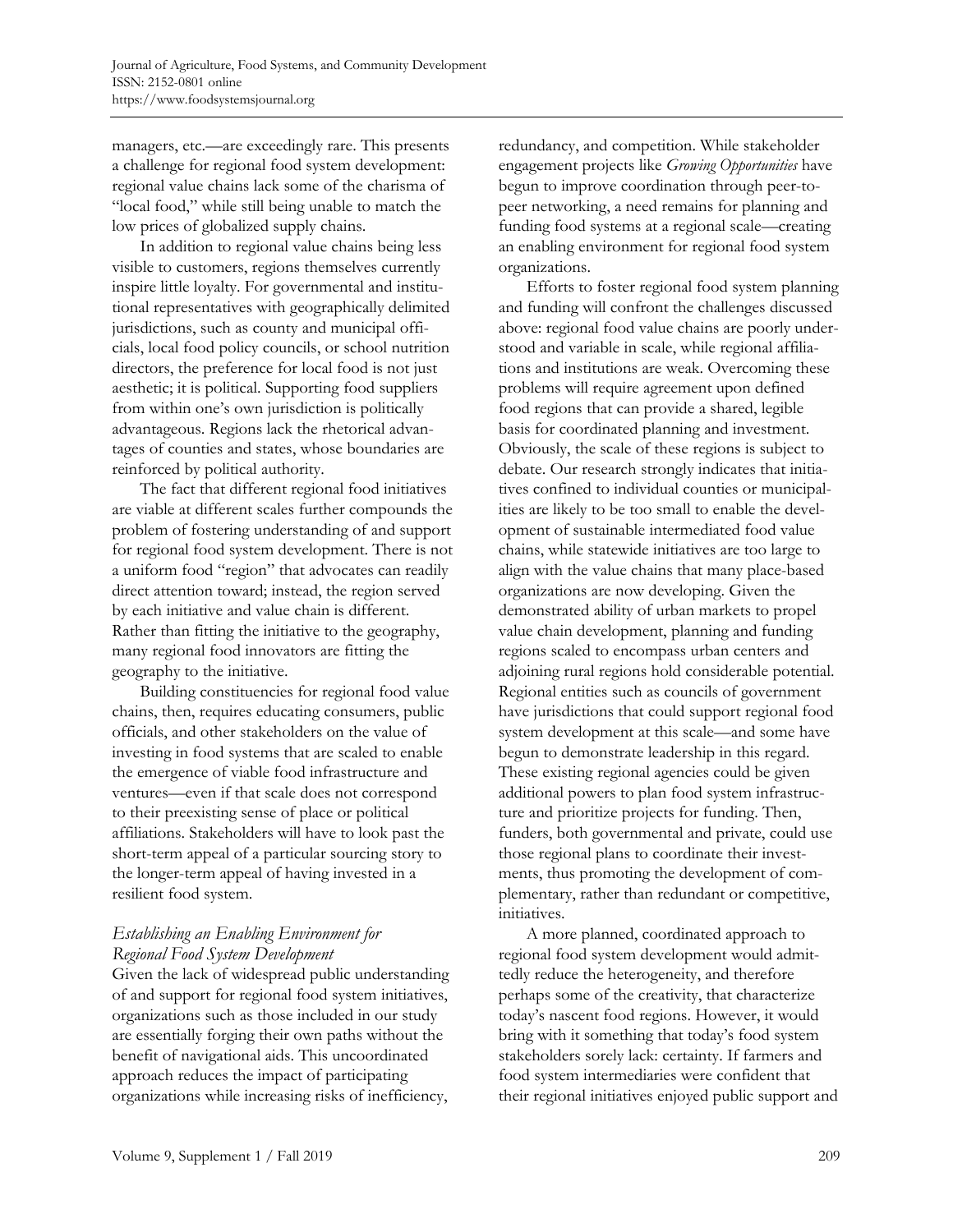that the region's institutions were committed to purchasing the food they produced, then participation and collaboration in regional food system development would doubtless accelerate.

# **Conclusion**

From the vantage point of northeastern North Carolina, regional food systems hold tremendous potential. They are different from local food systems, but they represent an extension of, not a departure from, the local food initiatives from which they have sprung. Like local food initiatives, regional food initiatives are designed to boost the vitality of rural communities, creating employment while connecting small farmers to new markets. They have the potential to increase consumers' access to healthy, fresh foods, with attendant health benefits. Though regional value chains are typically longer than local ones, it is still possible to achieve high levels of traceability that educate consumers about the origins of their food. It is further possible, though not guaranteed, that regional food systems can provide more just and ecologically sustainable alternatives to conventional food systems.

 While remaining true to many of the commitments that have motivated local food systems initiatives, regional food systems can offer distinct benefits. They offer greater potential for economic viability, especially in rural regions. They also offer the potential to provide significant quantities of food to institutions and wholesalers, therefore increasing access to fresh, regionally sourced food where people regularly eat and shop.

 Beyond economics, regional food system initiatives enable a distinct set of relationships. Regional food system development connects people not because they are from the same locale but because of complementary interests, expertise, and aspirations. In this way, regional food system work can facilitate the development of regional practitioner networks that will spearhead further development of these systems. This has the potential to be particularly valuable across rural regions.

 Despite their value, regional food system initiatives remain poorly understood and inadequately supported; therefore, they are not yet living up to their potential. We see a need for more applied research on regional food system initiatives in order to improve understandings of their distinct properties, strengths, and limitations. This study has focused on a single, rural region; comparative research across regions, along with further research comparing urban and rural-based initiatives, would add valuable new dimensions. Further regional food systems research will be valuable in guiding much-needed regional food system planning efforts, which in turn will give food system initiatives a better chance of success.

# **Acknowledgments**

The authors wish to thank all the participants in the *Growing Opportunities* project for their time, insights, and collaboration. We are also grateful to two anonymous reviewers whose feedback improved this paper.

# **References**

- Blay-Palmer, A., Santini, G., Dubbeling, M., Renting, H., Taguchi, M., & Giordano, T. (2018). Validating the city region food system approach: Enacting inclusive, transformational city region food systems. *Sustainability*, *10*(5), 1–23. https://doi.org/10.3390/su10051680
- Born, B., & Purcell, M. (2006). Avoiding the local trap. *Journal of Planning Education and Research*, *26*, 195–207. http://doi.org/10.1177/0739456X06291389
- Clancy, K., Bonanno, A., Canning, P., Cleary, R., Conrad, Z., Fleisher, D., & Tichenor, N. (2017). Using a market basket to explore regional food systems. *Journal of Agriculture, Food Systems, and Community Development, 7*(4), 163–178. https://doi.org/10.5304/jafscd.2017.074.018
- Clancy, K., & Ruhf, K. Z. (2018). Digging deeper: New thinking on "regional." *Journal of Agriculture, Food Systems, and Community Development, 8*(3), 13–17. https://doi.org/10.5304/jafscd.2018.083.008
- Community Food Security Coalition (2009). *Whole measures for community food systems.* Portland, Oregon: Community Food Security Coalition.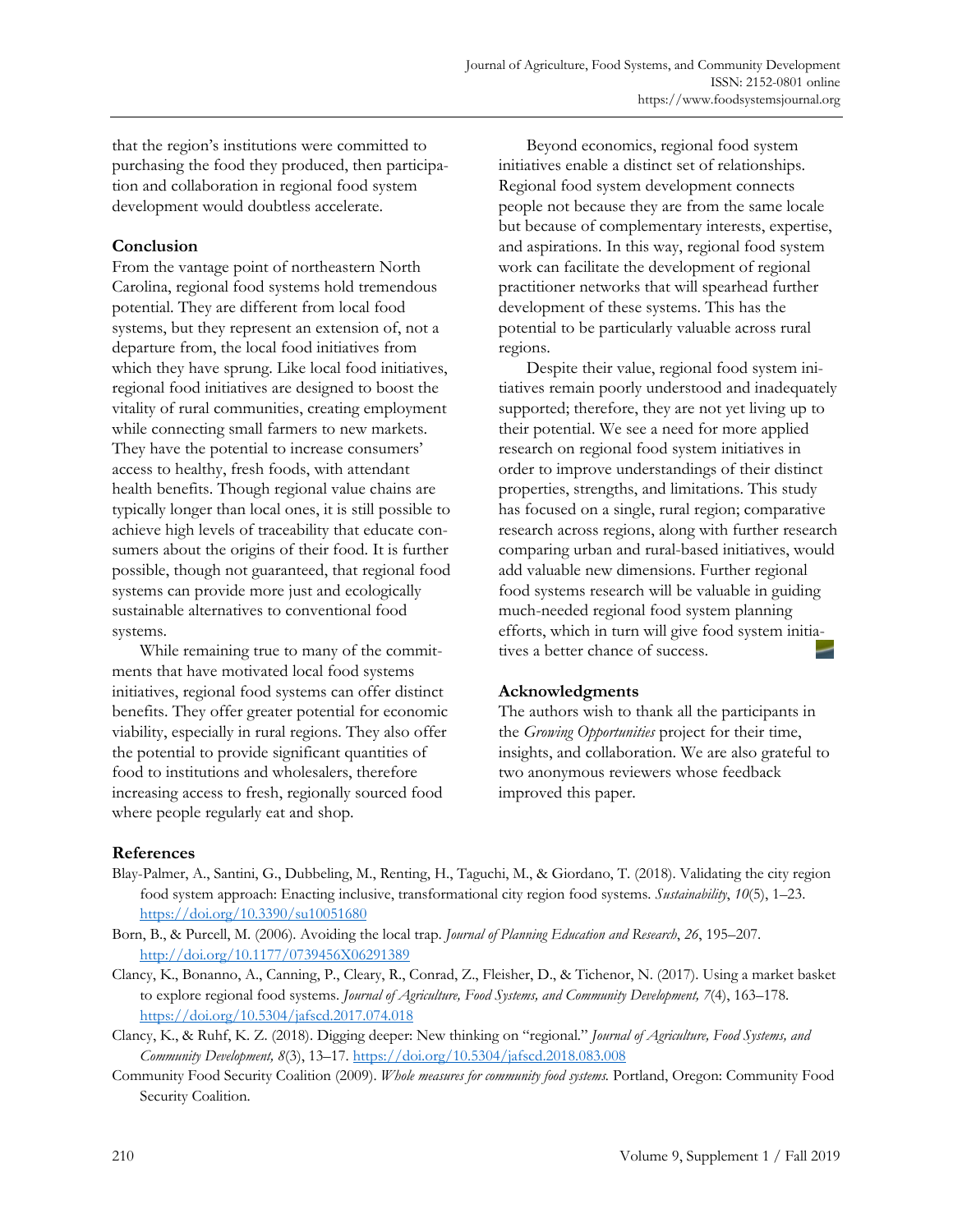- Cumming, G., & Holland, D. (2013). Growing local/buying local: Challenging pessimism and social division through narratives of possibility. *Progressive Planning, Spring*(195), 43–46. https://www.plannersnetwork.org/2013/06/spring-2013-the-american-south/
- Cumming, G., & Norwood, C. (2012). The community voice method: Using participatory research and filmmaking to foster dialog about changing landscapes. *Landscape and Urban Planning, 105*(4), 434–444. http://doi.org/10.1016/j.landurbplan.2012.01.018
- Desjardins, E. (2010). The urban food desert: Spatial inequality or opportunity for change? In A. Blay-Palmer (Ed.), *Imagining sustainable food systems: Theory and practice* (pp. 87–111). Burlington, Vermont: Ashgate Publishing Limited. https://doi.org/10.4324/9781315587905-6
- Donald, B. (2008). Food systems planning and sustainable cities and regions: The role of the firm in sustainable food capitalism. *Regional Studies, 42*(9), 1251–1262. http://doi.org/10.1080/00343400802360469
- Drabenstott, M. (2001). New policies for a new rural America. *International Regional Science Review, 24*(1), 3–15. http://doi.org/https://doi.org/10.1177/016001701761012962
- Drewnowski, A., & Specter, S. E. (2004). Poverty and obesity: The role of energy density and energy costs. *The American Journal of Clinical Nutrition, 79*(1), 6–16. https://doi.org/10.1093/ajcn/79.1.6
- Dunning, R., Bloom, J. D., & Creamer, N. (2015). The local food movement, public-private partnerships, and food system resiliency. *Journal of Environmental Studies and Sciences, 5*(4), 661–670. http://doi.org/10.1007/s13412-015-0295-z
- Feenstra, G. (2002). Creating space for sustainable food systems: Lessons from the field. *Agriculture and Human Values, 19*(2), 99–106. https://doi-org.libproxy.lib.unc.edu/10.1023/A:1016095421310
- Flegal, K., Carroll, M., Kit, B., & Ogden, C. (2012). Prevalence of obesity and trends in the distribution of body mass index among US adults, 1999-2010. *Journal of the American Medical Association, 307*(5), 491–497. https://doi.org/10.1001/jama.2012.39
- Food Solutions New England. (n.d.). Retrieved from http://www.foodsolutionsne.org/
- Fryar, C., Carroll, M., & Ogden, C. (2012). *Prevalence of overweight, obesity, and extreme obesity among adults: United States trends 1960-1962 through 2009-2010*. Hyattsville, Maryland: U.S. National Center for Health Statistics. Retrieved from https://www.cdc.gov/nchs/data/hestat/obesity\_adult\_13\_14/obesity\_adult\_13\_14.pdf
- Gwin, L., & Thiboumery, A. (2014). Beyond the farmer and the butcher: Institutional entrepreneurship and local meat. *Journal of Agriculture, Food Systems, and Community Development, 4*(2), 81–96. http://dx.doi.org/10.5304/jafscd.2014.042.007
- Hardesty, S., Feenstra, G., Visher, D., Lerman, T., Thilmany-McFadden, D., Bauman, A., . . . Rainbolt, G. N. (2014). Values-based supply chains: Supporting regional food and farms. *Economic Development Quarterly, 28*(1), 17–27. http://doi.org/10.1177/0891242413507103
- Hinrichs, C. C. (2000). Embeddedness and local food systems: Notes on two types of direct agricultural market. *Journal of Rural Studies,* (16), 295–303. [https://doi.org/10.1016/S0743-0167\(99\)00063-7](https://doi.org/10.1016/S0743-0167(99)00063-7)
- Hinrichs, C. (2003). The practice and politics of food system localization. *Journal of Rural Studies, 19*, 33–45. [http://dx.doi.org/10.1016/S0743-0167\(02\)00040-2](http://dx.doi.org/10.1016/S0743-0167(02)00040-2)
- Iloh, C. (2016). Exploring the for-profit experience: An ethnography of a for-profit college. *American Educational Research Journal, 53*(3), 427–455. https://doi.org/10.3102/0002831216637338
- Inman, P. (2015). Regional food systems as engines for sustainable economies: How do universities engage? *Social Alternatives, 34*(2), 39–46.
- Isserman, A. M. (2001). Competitive advantages of rural America in the next century. *International Regional Science Review, 24*(1), 38–58. Retrieved from

http://journals.sagepub.com.libproxy.lib.unc.edu/doi/pdf/10.1177/016001701761013006

- Isserman, A. M. (2005). In the national interest: Defining rural and urban correctly in research and public policy. *International Regional Science Review, 28*(4), 465–499. http://doi.org/10.1177/0160017605279000
- Janssen, B. (2010). Local food, local engagement: Community-supported agriculture in Eastern Iowa. *Culture & Agriculture, 32*(1), 4–16. http://doi.org/10.1111/j.1556-486X.2010.01031.x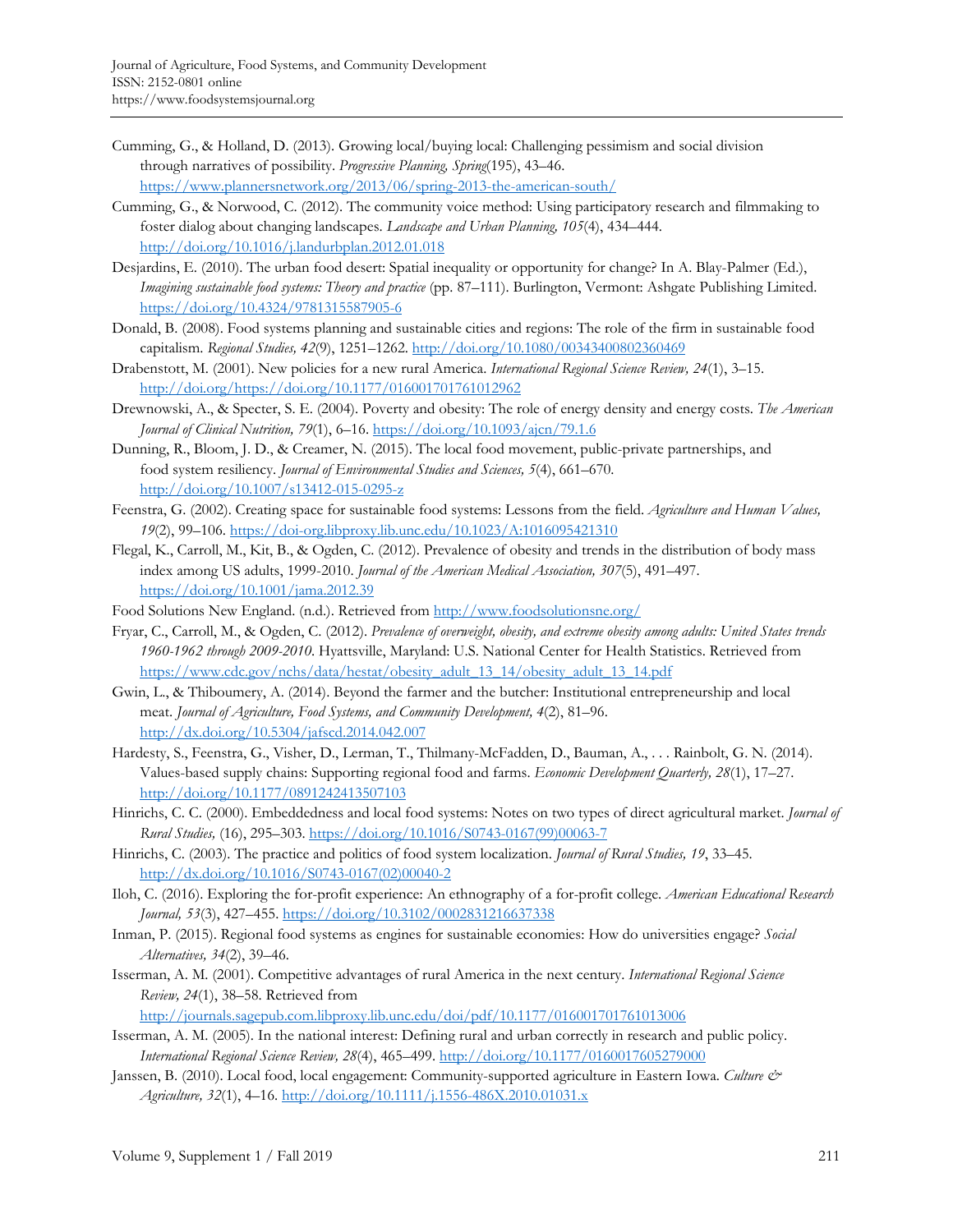- Kelly, M., Lang, H., Bhandal, G., & Electris, C. (2012). Worker and social equity in food and agriculture: Practices at the 100 largest and most influential U.S. companies. Retrieved October 18, 2018, from [https://democracycollaborative.org/content/worker-and-social-equity-food-and-agriculture-practices-100-largest](https://democracycollaborative.org/content/worker-and-social-equity-food-and-agriculture-practices-100-largest-and-most-influential-us)and-most-influential-us
- Kirschenmann, F., Stevenson, G. W., Buttel, F., Lyson, T. A., & Duffy, M. (2008). Why worry about the agriculture of the middle? In T. A. Lyson, G. W. Stevenson, & R. Welsh (Eds.), *Food and the mid-level farm: Renewing an agriculture of the middle* (pp. 3–22). Cambridge, Massachusetts: MIT Press. https://doi.org/10.7551/mitpress/9780262122993.003.0001
- Kish, Z., & Fairbairn, M. (2018). Investing for profit, investing for impact: Moral performances in agricultural investment projects. *Environment and Planning A: Economy and Space, 50*(3), 569–588. http://doi.org/10.1177/0308518X17738253
- Kneafsey, M., Ilbery, B., & Jenkins, T. (2001). Exploring the dimensions of cultural economies in rural West Wales. *Sociologia Ruralis, 41*(3), 296–310. https://doi.org/10.1111/1467-9523.00184
- Kolaczyk, E. D., & Csardi, G. (2014). *Statistical analysis of network data with R*. Retrieved from https://doi.org/10.1007/978-1-4939-0983-4
- Lengnick, L., Miller, M., & Marten, G. G. (2015). Metropolitan foodsheds: A resilient response to the climate change challenge? *Journal of Environmental Studies and Sciences, 5*(4), 573–592. https://doi.org/10.1007/s13412-015-0349-2
- Lev, L., & Stevenson, G. W. (2011). Acting collectively to develop midscale food value chains. *Journal of Agriculture, Food Systems, and Community Development, 1*(14), 119–128. https://doi.org/10.5304/jafscd.2011.014.014
- Lincoln, Y., & Guba, E. (2000). Paradigmatic controversies, contradictions, and emerging confluences. In N. Denzin & Y. Lincoln (Eds.), *Handbook of Qualitative Research* (2nd ed.) (pp. 163–188). New York: SAGE Publications.
- Low, S. A., Adalja, A., Beaulieu, E., Key, N., Martinez, S., Melton, A., . . . Jablonski, B. (2015). *Trends in U.S. local and regional food systems* (Report No. AP-068). Washington, D.C.: U.S. Department of Agriculture, Economic Research Service. Retrieved from https://naldc.nal.usda.gov/download/60312/PDF
- Marshall, C., & Rossman, G. B. (2016). *Designing qualitative research*. Los Angeles, California: SAGE.
- Martin, P. (2003). *Promise unfulfilled: Unions, immigration, and farm workers*. Ithaca, New York: Cornell University Press.
- Norwood, C., & Cumming, G. (2012). Making maps that matter: Situating GIS within community conversations about changing landscapes. *Cartographica, 47*(1), 34–51. https://doi.org/10.3138/carto.47.1.2
- Pansing, C., Wasserman, A., Fisk, J., Muldoon, M., Kiraly, S., & Benjamin, T. (2013). *North American food sector, part one: Program scan & literature review*. Arlington, VA: Urban Sustainability Directors Network. Retrieved from http://www.sf-

[planning.org/ftp/files/Citywide/Food\\_System\\_Policy\\_Program/foodsys\\_Program\\_Scan\\_Literature\\_Review.pdf](http://www.sf-planning.org/ftp/files/Citywide/Food_System_Policy_Program/foodsys_Program_Scan_Literature_Review.pdf)

- Pirog, R., Miller, C., Way, L., Hazekamp, C., & Kim, E. (2014). *The local food movement: Setting the stage for good food*. Lansing: Michigan State University Center for Regional Food Systems. Retrieved from
- http://foodsystems.msu.edu/resources/local-food-movement-setting-the-stage PolicyLink. (2001). *Equitable development toolkit: Access to healthy food*. Retrieved from
- http://www.policylink.org/sites/default/files/access-to-healthy-food.pdf
- Ranger, S., Kenter, J., Bryce, R., Cumming, G., Dapling, T., Lawes, E., & Richardson, P. (2016). Forming shared values in conservation management: An interpretive-deliberative-democratic approach to including community voices. *Ecosystem Services, 21*, 310–323. https://doi.org/10.1016/j.ecoser.2016.09.016
- Schlosser, E. (2001). *Fast food nation: The dark side of the all-American meal*. New York: Houghton Mifflin Company.
- Stevenson, G. W., Clancy, K., King, R., Lev, L., Ostrom, M., & Smith, S. (2011). Midscale food value chains: An introduction. *Journal of Agriculture, Food Systems, and Community Development*, *1*(4), 27–34. http://dx.doi.org/10.5304/jafscd.2011.014.007
- Stevenson, G. W., & Pirog, R. (2008). Values-based supply chains: Strategies for agrifood enterprises of the middle. In T. A. Lyson, G. W. Stevenson, & R. Welsh (Eds.), *Food and the Mid-Level Farm: Renewing Agriculture of the Middle* (pp. 1– 21). http://doi.org/10.7551/mitpress/9780262122993.001.0001